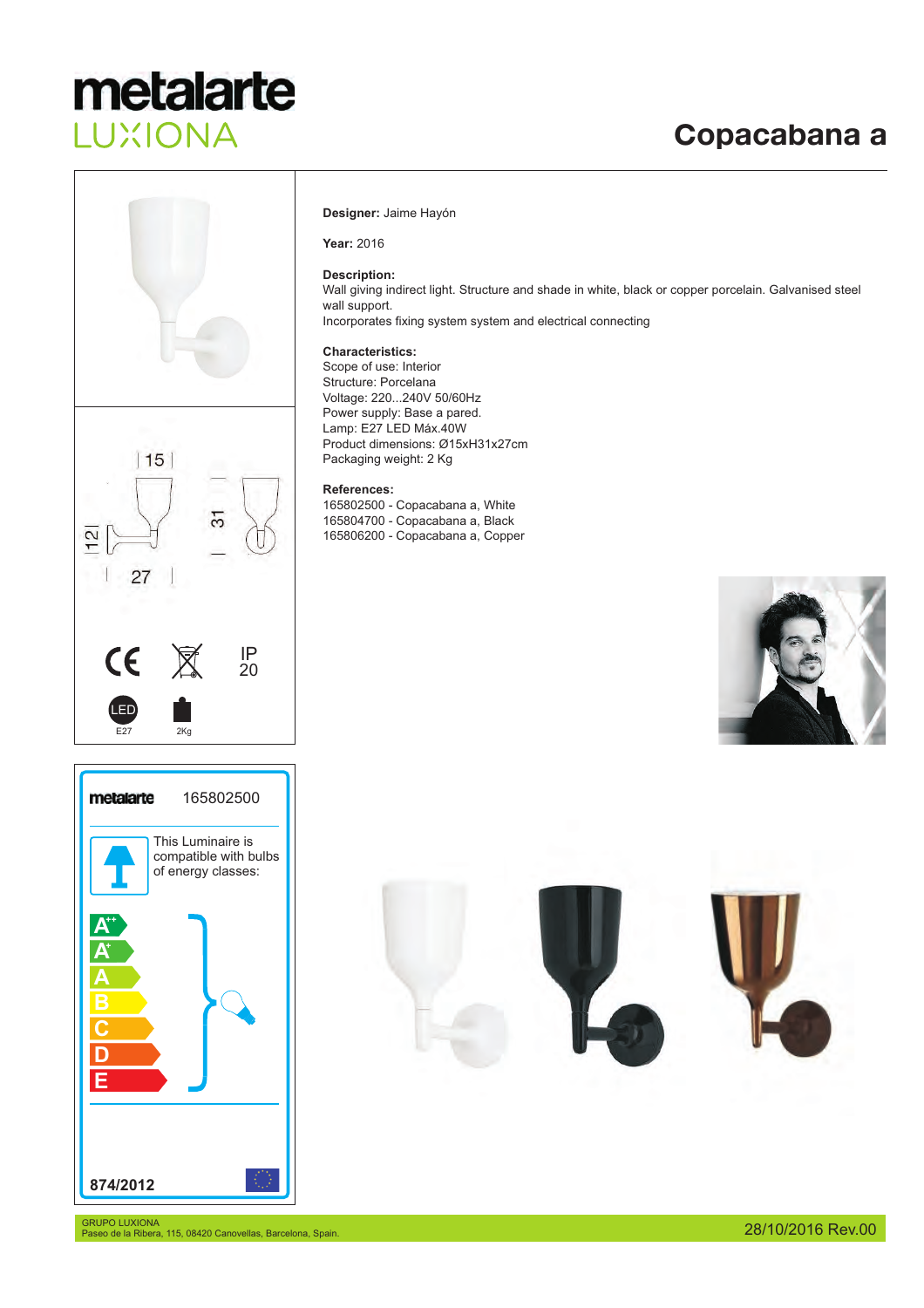### Copacabana p



### **Designer** : Jaime Hayon

**Year:** 2010

### **Description:**

Pendant lamps giving direct light. Shade in white, black or copper porcelain. Electrical cable cotton lined in platinum or white, black, copper.

### **Characteristics:**

Dimmer táctil: 40..30W 50/60Hz IN/OFF Environment: Indoor Structure: Porcelain body, Voltage: 220...240V 50/60Hz Cable length: 200cm Weight packaging : 12 Kg Lamp: E27 Eco Hal. Máx. 205W

#### **References:**

366102500 - Copacabana p, White 366104700 - Copacabana p, Black 366106200 - Copacabana p, Copper





GRUPO LUXIONA Paseo de la Ribera, 115, 08420 Canovellas, Barcelona, Spain.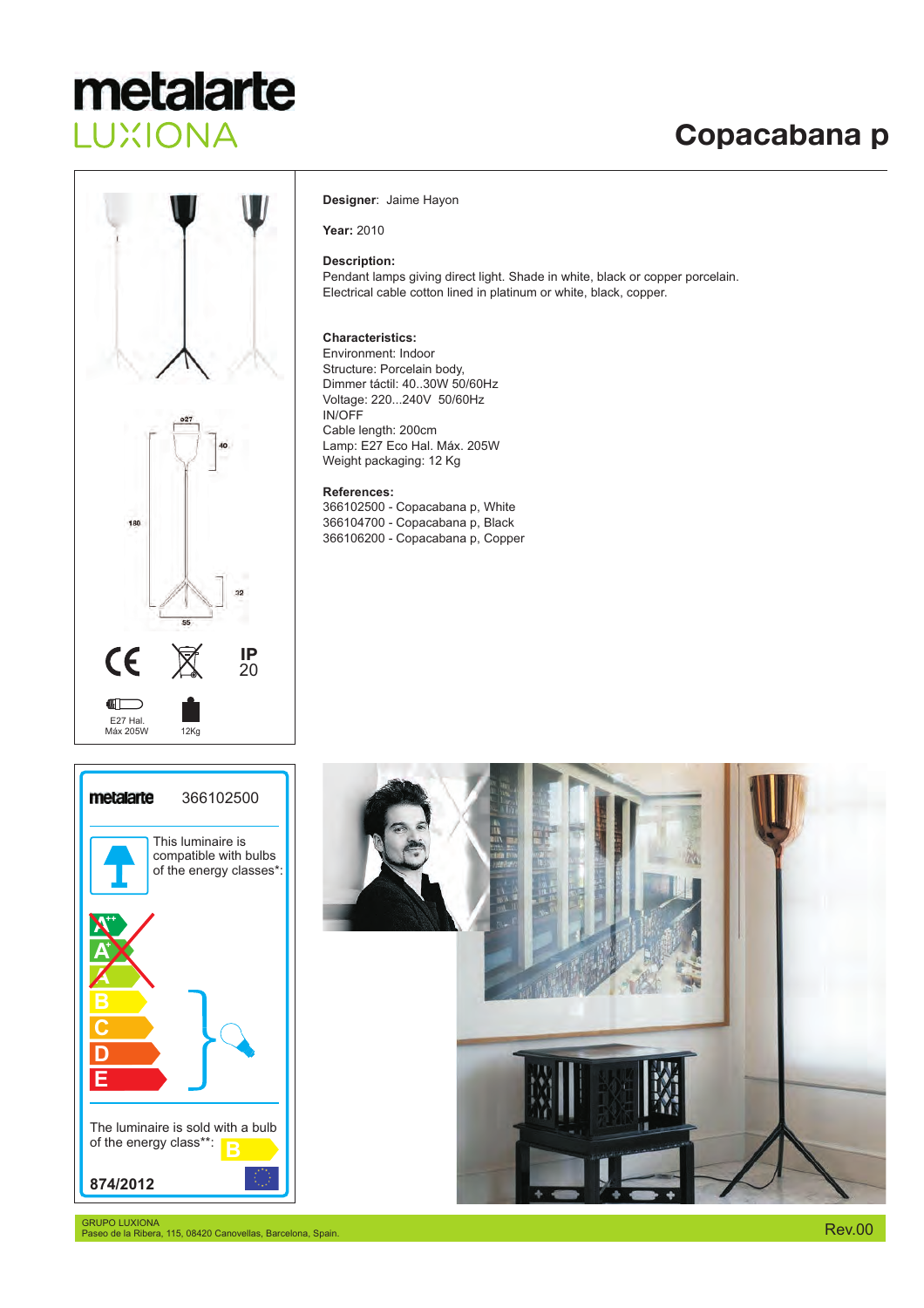### Copacabana Queen



### 20  $\sum_{\alpha\beta}$ LED



#### **Designer:** Jaime Hayón

### **Description:**

Pendant lamps. Shade in white, black or copper porcelain. Electrical cable cotton lined in platinum or white, black, copper.

### **Characteristics:**

Cable length: 320cm Lamp Copacabana Queen 12: E27 24xMáx.20W Lamp Copacabana Queen 12.6: E27 36xMáx.20W Lamp Copacabana Queen 12.6.3: E27 42xMáx.20W Lamp Copacabana Queen 3: E27 6xMáx.20W Lamp Copacabana Queen 6: E27 12xMáx.20W Lamp Copacabana Queen 6.3: E27 18xMáx.20W Environment: Indoor Structure: Porcelain body, Voltage: 220...240V 50/60Hz

### **References:**

269300300 - Copacabana Queen 12, Gold 269302500 - Copacabana Queen 12, White 269304700 - Copacabana Queen 12, Black 269306200 - Copacabana Queen 12, Copper

269200300 - Copacabana Queen 12.6, Gold 269202500 - Copacabana Queen 12.6, White 269204700 - Copacabana Queen 12.6, Black 269206200 - Copacabana Queen 12.6, Cooper

265100300 - Copacabana Queen 12.6.3, Gold 265102500 - Copacabana Queen 12.6.3, White 265104700 - Copacabana Queen 12.6.3, Black 265106200 - Copacabana Queen 12.6.3, Copper

269600300 - Copacabana Queen 3, Gold 269602500 - Copacabana Queen 3, White 269604700 - Copacabana Queen 3, Black 269606200 - Copacabana Queen 3, Copper

269500300 - Copacabana Queen 6, Gold 269502500 - Copacabana Queen 6, White 269504700 - Copacabana Queen 6, Black 269506200 - Copacabana Queen 6, Copper

269700300 - Copacabana Queen 6.3, Gold 269702500 - Copacabana Queen 6.3, White 269704700 - Copacabana Queen 6.3, Black 269706200 - Copacabana Queen 6.3, Copper

R





**Copacabana Queen 12**



**Copacabana Queen 12.6**



**Copacabana Queen 12.6.3**





GRUPO LUXIONA Paseo de la Ribera, 115, 08420 Canovellas, Barcelona, Spain.